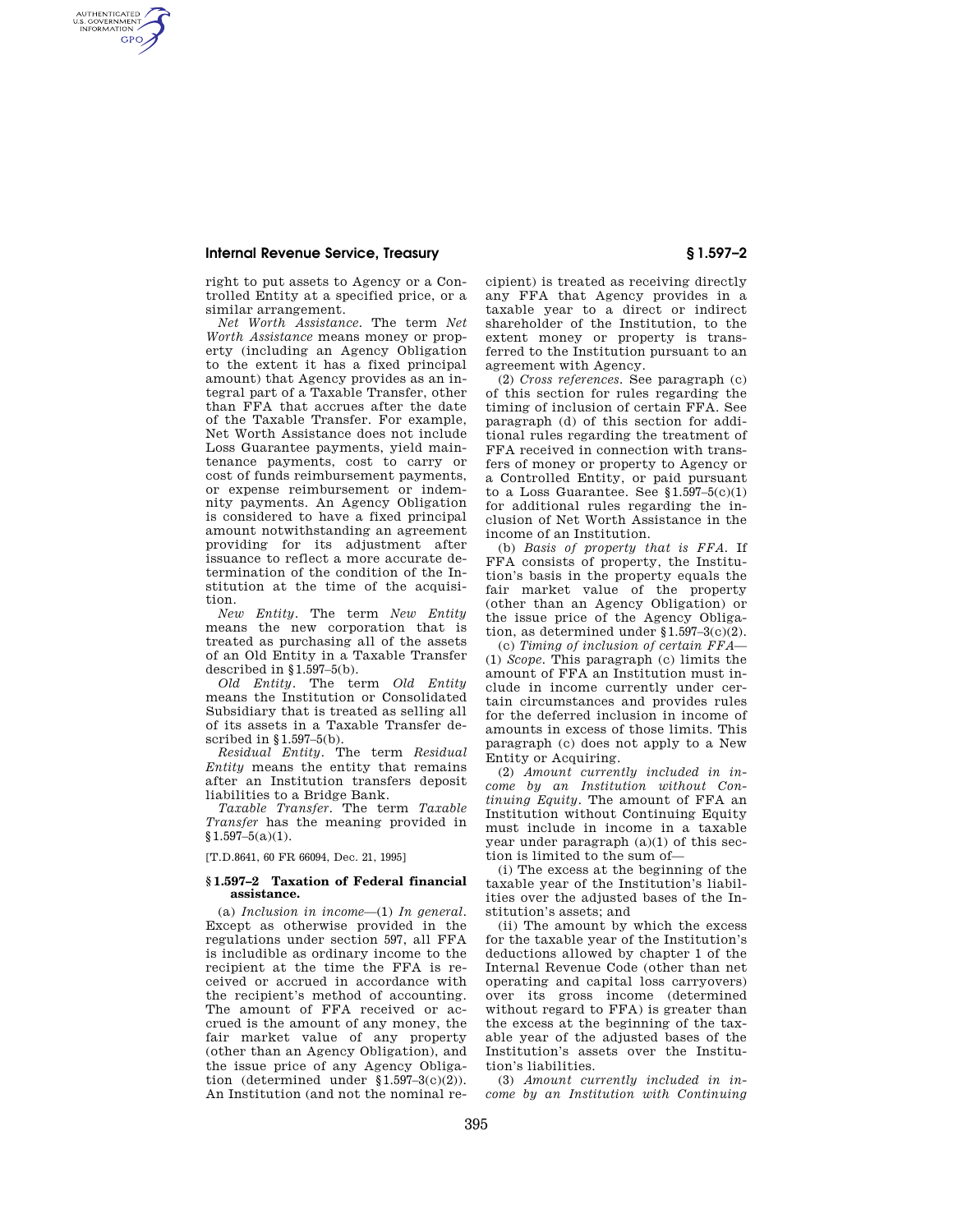*Equity.* The amount of FFA an Institution with Continuing Equity must include in income in a taxable year under paragraph  $(a)(1)$  of this section is limited to the sum of—

(i) The excess at the beginning of the taxable year of the Institution's liabilities over the adjusted bases of the Institution's assets;

(ii) The greater of—

(A) The excess for the taxable year of the Institution's deductions allowed by chapter 1 of the Internal Revenue Code (other than net operating and capital loss carryovers) over its gross income (determined without regard to FFA); or

(B) The excess for the taxable year of the deductions allowed by chapter 1 of the Internal Revenue Code (other than net operating and capital loss carryovers) of the consolidated group of which the Institution is a member on the last day of the Institution's taxable year over the group's gross income (determined without regard to FFA); and

(iii) The excess of the amount of any net operating loss carryover of the Institution (or in the case of a carryover from a consolidated return year of the<br>Institution's current consolidated Institution's current consolidated group, the net operating loss carryover of the group) to the taxable year over the amount described in paragraph  $(c)(3)(i)$  of this section.

(4) *Deferred FFA*—(i) *Maintenance of account.* An Institution must establish a deferred FFA account commencing in the first taxable year in which it receives FFA that is not currently included in income under paragraph (c)(2) or  $(c)(3)$  of this section, and must maintain that account in accordance with the requirements of this paragraph (c)(4). The Institution must add the amount of any FFA that is not currently included in income under paragraph  $(c)(2)$  or  $(c)(3)$  of this section to its deferred FFA account. The Institution must decrease the balance of its deferred FFA account by the amount of deferred FFA included in income under paragraphs  $(c)(4)(ii)$ ,  $(iv)$  and  $(v)$  of this section. (See also paragraph  $(d)(5)(i)(B)$ of this section for other adjustments that decrease the deferred FFA account.) If, under paragraph (c)(3) of this section, FFA is not currently included in income in a taxable year, the Insti-

**§ 1.597–2 26 CFR Ch. I (4–1–09 Edition)** 

tution thereafter must maintain its deferred FFA account on a FIFO (first in, first out) basis (e.g., for purposes of the first sentence of paragraph  $(c)(4)(iv)$  of this section).

(ii) *Deferred FFA recapture.* In any taxable year in which an Institution has a balance in its deferred FFA account, it must include in income an amount equal to the lesser of the amount described in paragraph  $(c)(4)(iii)$  of this section or the balance in its deferred FFA account.

(iii) *Annual recapture amount*—(A) *Institutions without Continuing Equity*—(1) *In general.* In the case of an Institution without Continuing Equity, the amount described in this paragraph  $(c)(4)(iii)$  is the amount by which-

(*i*) The excess for the taxable year of the Institution's deductions allowed by chapter 1 of the Internal Revenue Code (other than net operating and capital loss carryovers) over its gross income (taking into account FFA included in income under paragraph (c)(2) of this section); is greater than

(*ii*) The Institution's remaining equity as of the beginning of the taxable year.

(*2*) *Remaining equity.* The Institution's remaining equity is-

(*i*) The amount at the beginning of the taxable year in which the deferred FFA account was established equal to the adjusted bases of the Institution's assets minus the Institution's liabilities (which amount may be positive or negative); plus

(*ii*) The Institution's taxable income (computed without regard to any carryover from any other year) in any subsequent taxable year or years; minus

(*iii*) The excess in any subsequent taxable year or years of the Institution's deductions allowed by chapter 1 of the Internal Revenue Code (other than net operating and capital loss carryovers) over its gross income.

(B) *Institutions with Continuing Equity.* In the case of an Institution with Continuing Equity, the amount described in this paragraph  $(c)(4)(iii)$  is the amount by which the Institution's deductions allowed by chapter 1 of the Internal Revenue Code (other than net operating and capital loss carryovers) exceed its gross income (taking into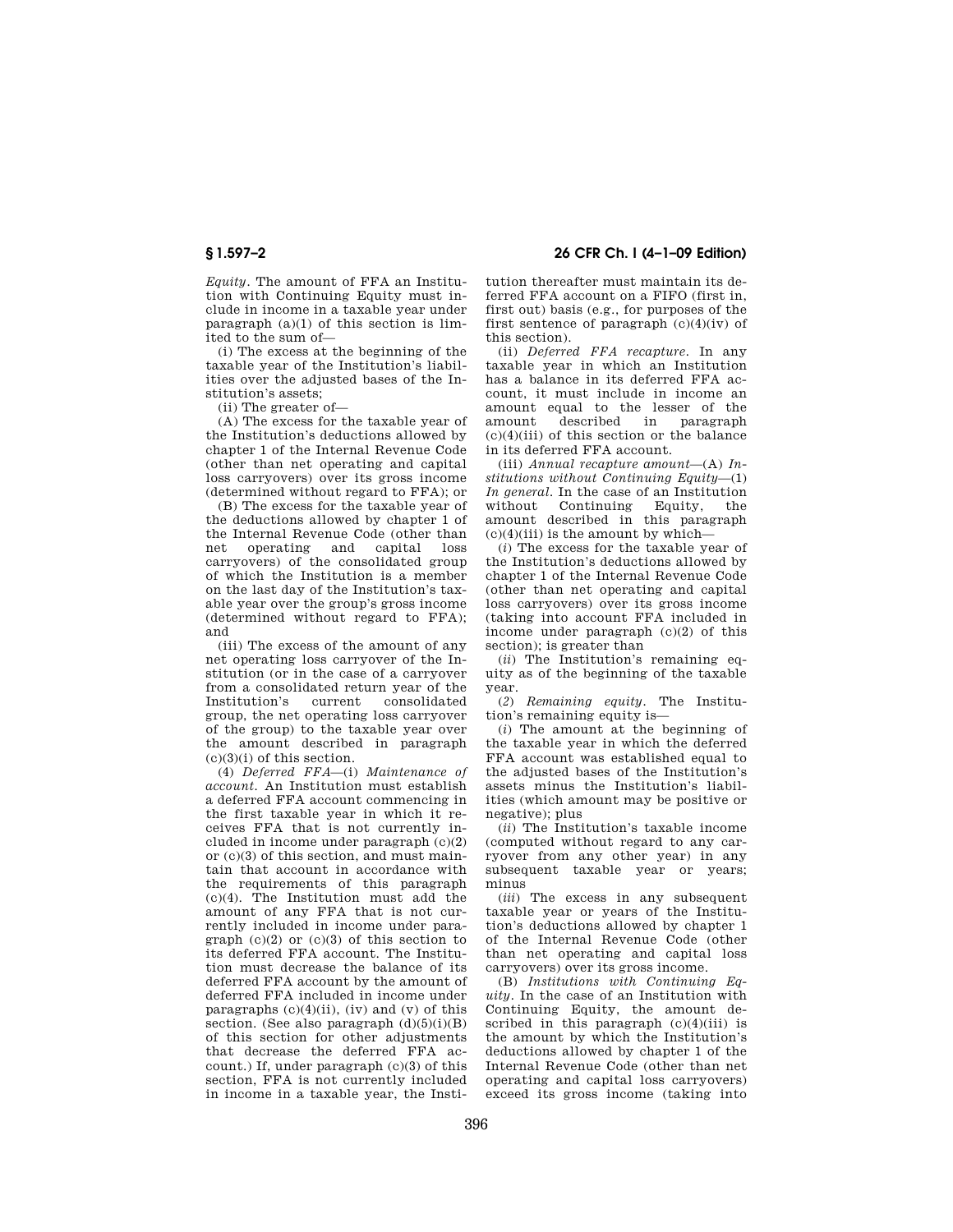## **Internal Revenue Service, Treasury § 1.597–2**

account FFA included in income under paragraph (c)(3) of this section).

(iv) *Additional deferred FFA recapture by an Institution with Continuing Equity.*  To the extent that, as of the end of a taxable year, the cumulative amount of FFA deferred under paragraph (c)(3) of this section that an Institution with Continuing Equity has recaptured under this paragraph  $(c)(4)$  is less than the cumulative amount of FFA deferred under paragraph (c)(3) of this section that the Institution would have recaptured if that FFA had been included in income ratably over the six taxable years immediately following the taxable year of deferral, the Institution must include that difference in income for the taxable year. An Institution with Continuing Equity must include in income the balance of its deferred FFA account in the taxable year in which it liquidates, ceases to do business, transfers (other than to a Bridge Bank) substantially all of its assets and liabilities, or is deemed to transfer all of its assets under §1.597– 5(b).

(v) *Optional accelerated recapture of deferred FFA.* An Institution that has a deferred FFA account may include in income the balance of its deferred FFA account on its timely filed (including extensions) original income tax return for any taxable year that it is not under Agency Control. The balance of its deferred FFA account is income on the last day of that year.

(5) *Exceptions to limitations on use of losses.* In computing an Institution's taxable income or alternative minimum taxable income for a taxable year, sections  $56(d)(1)$ , 382 and 383 and §§1.1502–15, 1.1502–21, and 1.1502–22 (or §§1.1502–15A, 1.1502–21A, and 1.1502–22A, as appropriate) do not limit the use of the attributes of the Institution to the extent, if any, that the inclusion of FFA (including recaptured FFA) in income results in taxable income or alternative minimum taxable income (determined without regard to this paragraph  $(c)(5)$  for the taxable year. This paragraph (c)(5) does not apply to any limitation under section 382 or 383 or §1.1502–15, 1.1502–21 or 1.1502–22 (or §1.1502–15A, 1.1502–21A or 1.1502–22A, as appropriate) that arose in connection with or prior to a corporation becoming a Consolidated Subsidiary of the Institution.

(6) *Operating rules*—(i) *Bad debt reserves.* For purposes of paragraphs  $(c)(2)$ ,  $(c)(3)$  and  $(c)(4)$  of this section. the adjusted bases of an Institution's assets are reduced by the amount of the Institution's reserves for bad debts under section 585 or 593, other than supplemental reserves under section 593.

(ii) *Aggregation of Consolidated Subsidiaries.* For purposes of this paragraph (c), an Institution is treated as a single entity that includes the income, expenses, assets, liabilities, and attributes of its Consolidated Subsidiaries, with appropriate adjustments to prevent duplication.

(iii) *Alternative minimum tax.* To compute the alternative minimum taxable income attributable to FFA of an Institution for any taxable year under section 55, the rules of this section, and related rules, are applied by using alternative minimum tax basis, deductions, and all other items required to be taken into account. All other alternative minimum tax provisions continue to apply.

(7) *Earnings and profits.* FFA that is not currently included in income under this paragraph (c) is included in earnings and profits for all purposes of the Internal Revenue Code to the extent and at the time it is included in income under this paragraph (c).

(d) *Transfers of money or property to Agency, and property subject to a Loss Guarantee*—(1) *Transfers of property to Agency.* The transfer of property to Agency or a Controlled Entity is a taxable sale or exchange in which the Institution is treated as realizing an amount equal to—

(i) The property's fair market value; or

(ii) For property subject to a Loss Guarantee, the greater of the property's fair market value or the guaranteed value or price at which the property can be put at the time of transfer.

(2) *FFA with respect to property covered by a Loss Guarantee other than on transfer to Agency.* (i) FFA provided pursuant to a Loss Guarantee with respect to covered property is included in the amount realized with respect to the property to the extent the total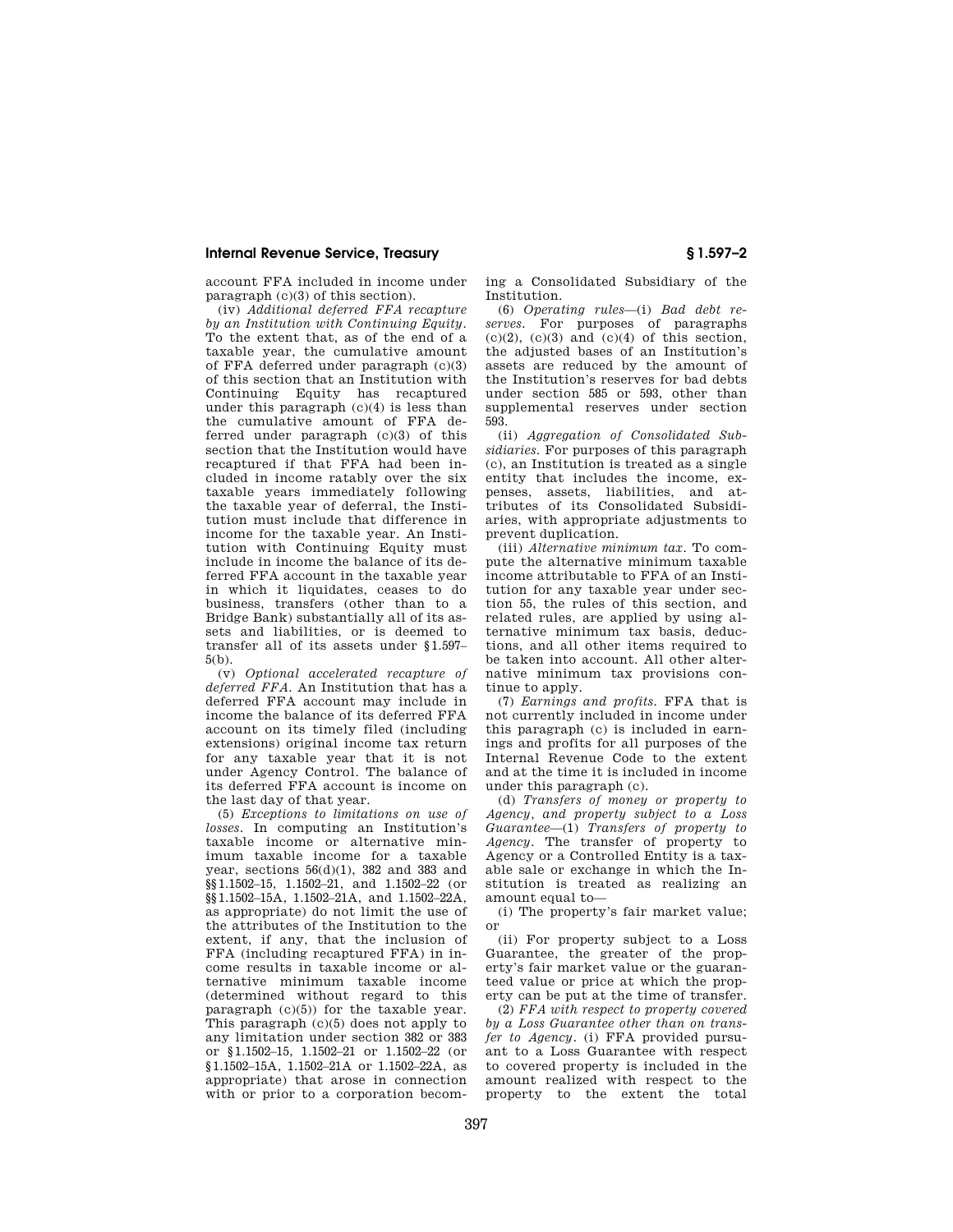**§ 1.597–2 26 CFR Ch. I (4–1–09 Edition)** 

amount realized does not exceed the greater of—

(A) The property's fair market value; or

(B) The guaranteed value or price at which the property can be put at the time of transfer.

(ii) For the purposes of this paragraph  $(d)(2)$ , references to an amount realized include amounts obtained in whole or partial satisfaction of loans, amounts obtained by virtue of charging off or marking to market covered property, and other amounts similarly related to property, whether or not disposed of.

(3) *Treatment of FFA received in exchange for property.* FFA included in the amount realized for property under this paragraph (d) is not includible in income under paragraph (a)(1) of this section. The amount realized is treated in the same manner as if realized from a person other than Agency or a Controlled Entity. For example, gain attributable to FFA received with respect to a capital asset retains its character as capital gain. Similarly, FFA received with respect to property that has been charged off for income tax purposes is treated as a recovery to the extent of the amount previously charged off. Any FFA provided in excess of the amount realized under this paragraph (d) is includible in income under paragraph (a)(1) of this section.

(4) *Adjustment to FFA*—(i) *In general.*  If an Institution pays or transfers money or property to Agency or a Controlled Entity, the amount of money and fair market value of the property is an adjustment to its FFA to the extent the amount paid and transferred exceeds the amount of money and fair market value of property Agency or a Controlled Entity provides in exchange.

(ii) *Deposit insurance.* This paragraph (d)(4) does not apply to amounts paid to Agency with respect to deposit insurance.

(iii) *Treatment of an interest held by Agency or a Controlled Entity*—(A) *In general.* For purposes of this paragraph (d), an interest described in §1.597–3(b) is not treated as property when transferred by the issuer to Agency or a Controlled Entity nor when acquired from Agency or a Controlled Entity by the issuer.

(B) *Dispositions to persons other than issuer.* On the date Agency or a Controlled Entity transfers an interest described in §1.597–3(b) to a holder other than the issuer, Agency or a Controlled Entity, the issuer is treated for purposes of this paragraph (d)(4) as having transferred to Agency an amount of money equal to the sum of the amount of money and the fair market value of property that was paid by the new holder as consideration for the interest.

(iv) *Consolidated groups.* For purposes of this paragraph (d), an Institution will be treated as having made any transfer to Agency or a Controlled Entity that was made by any other member of its consolidated group. The consolidated group must make appropriate investment basis adjustments to the extent the member transferring money or other property is not the member that received FFA.

(5) *Manner of making adjustments to FFA*—(i) *Reduction of FFA and deferred FFA.* An Institution adjusts its FFA under paragraph (d)(4) of this section by reducing in the following order and in an aggregate amount not greater than the adjustment—

(A) The amount of any FFA that is otherwise includible in income for the taxable year (before application of paragraph (c) of this section); and

(B) The balance (but not below zero) in the deferred FFA account, if any, maintained under paragraph (c)(4) of this section.

(ii) *Deduction of excess amounts.* If the amount of the adjustment exceeds the sum of the amounts described in paragraph  $(d)(5)(i)$  of this section, the Institution may deduct the excess to the extent the deduction does not exceed the amount of FFA included in income for prior taxable years reduced by the amount of deductions allowable under this paragraph  $(d)(5)(ii)$  in prior taxable years.

(iii) *Additional adjustments.* Any adjustment to FFA in excess of the sum of the amounts described in paragraphs  $(d)(5)(i)$  and  $(ii)$  of this section is treated—